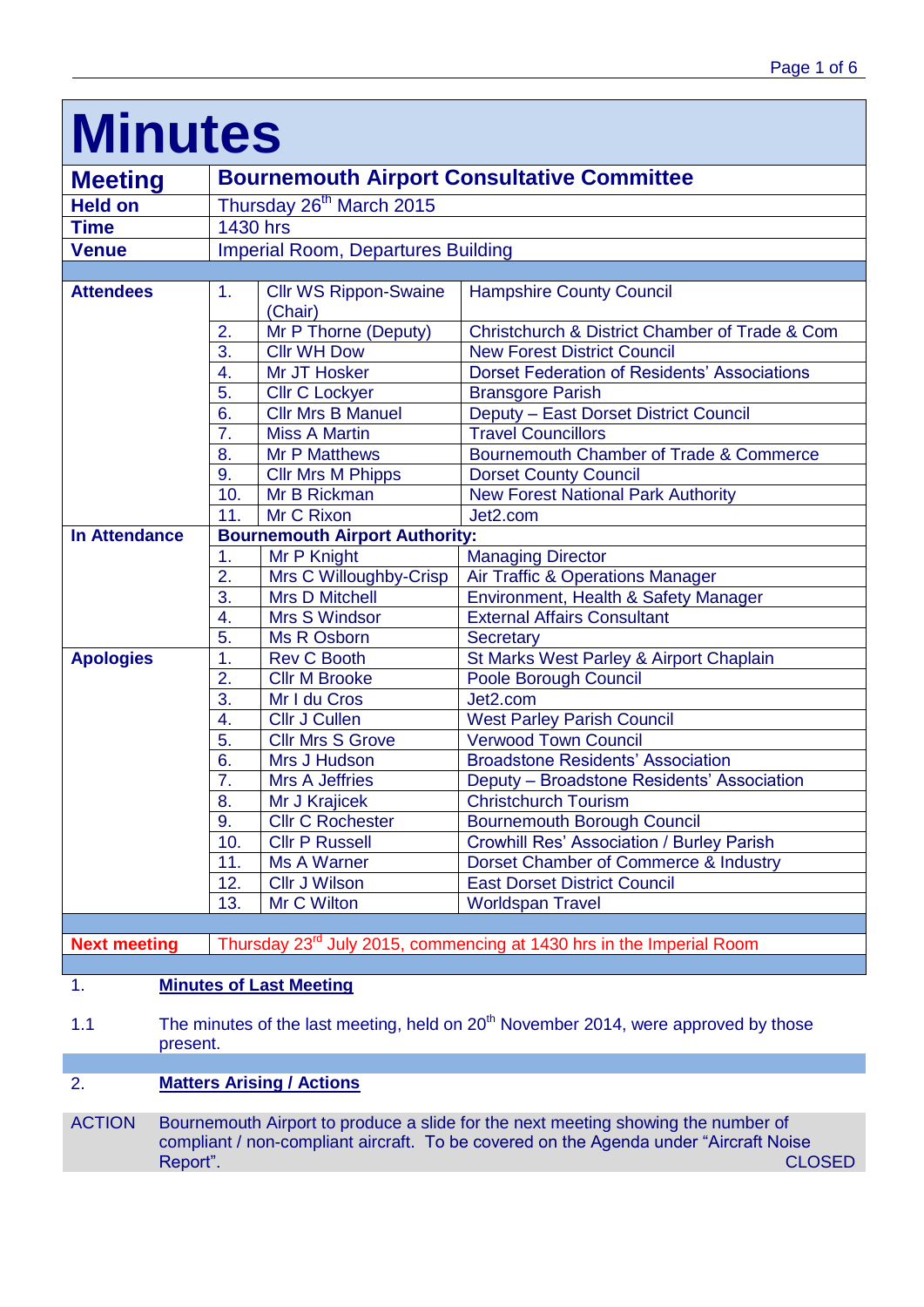- ACTION Bournemouth Airport to produce a slide for the next meeting showing the areas where the repeat complainants were generated from. To be covered on the Agenda under "Aircraft Noise Report". CLOSED
- ACTION Bournemouth Airport to investigate and report back at the next meeting on why August 2014 total movements were significantly down on previous years. Update: After investigation, the Airport concluded that there was no apparent reason why this was the case. CLOSED

## 3. **Managing Director's Report**

- 3.1 Year to date, passenger numbers stood at 631,000, which was 4.9% less than budgeted. Whilst passenger numbers were below budget, revenue was 4.7% up on budget and costs were 1.7% better than budget. A good performance, despite challenging passenger numbers. APD continued to have a negative effect on UK aviation growth, specifically at regional airports.
- 3.2 Looking forward to the 2015 / 16 financial year, the Airport reported its passenger target at 811,000, which represented a 28% growth on the previous year. This was envisaged to be made up as follows:

Airlines:

- $\rightarrow$  Flybe 266,000
- $\rightarrow$  Ryanair 330,000
- $\rightarrow$  Thompson 182,000
- $\rightarrow$  EasyJet 22,000
- $\rightarrow$  Others 11,000

Services:

- $\rightarrow$  Domestic 126,000
- $\rightarrow$  International Scheduled 498,000
- $\rightarrow$  Charter 187,000
- 3.3 Flybe were shortly to commence based operations from Bournemouth, utilising two superquiet Bombardier Dash 8 aircraft. The routes were to be as follows:
	- **Glasgow** commencing 30<sup>th</sup> March Double Daily **Manchester** commencing 18<sup>th</sup> May Double Daily **Jersey** commencing 18<sup>th</sup> May 8 x Weekly **Dublin** commencing 18<sup>th</sup> May 4 x Weekly **Deauville** (Normandy) commencing 18<sup>th</sup> May 4 x Weekly Paris commencing 18<sup>th</sup> May 4 x Weekly **Toulon** (South of France) commencing 19<sup>th</sup> May 4 x Weekly **Biarritz** commencing 23<sup>rd</sup> May 1 x Weekly **Amsterdam** commencing 19th May4 x Weekly

As such, Bournemouth Airport would have access to the following hub airports:

- 
- 
- \* Benbecula \* \* Belfast<br>\* Biarritz Direct \* \* Barra  $*$  Biarritz – Direct
- 
- \* Dublin Direct \* Edinburgh
- 
- 
- 
- 
- 
- \* Lyon \* Madrid<br>
\* Manchester Direct \* Munich \* Munich  $*$  Manchester – Direct
- 
- \* Toulon Cote d'azur Direct \* Vienna
- \* Zurich
- \* Aberdeen \* Amsterdam Direct
	-
	-
- \* Paris Direct \* Deauville Direct
	-
- \* Guernsey \* Glasgow Direct
- \* Geneva \* Inverness
- \* Isle of Man \* \* Jersey Direct
- \* Kirkwall \* Sumburgh
	-
	-
- \* Nice  $*$  Stornaway
	-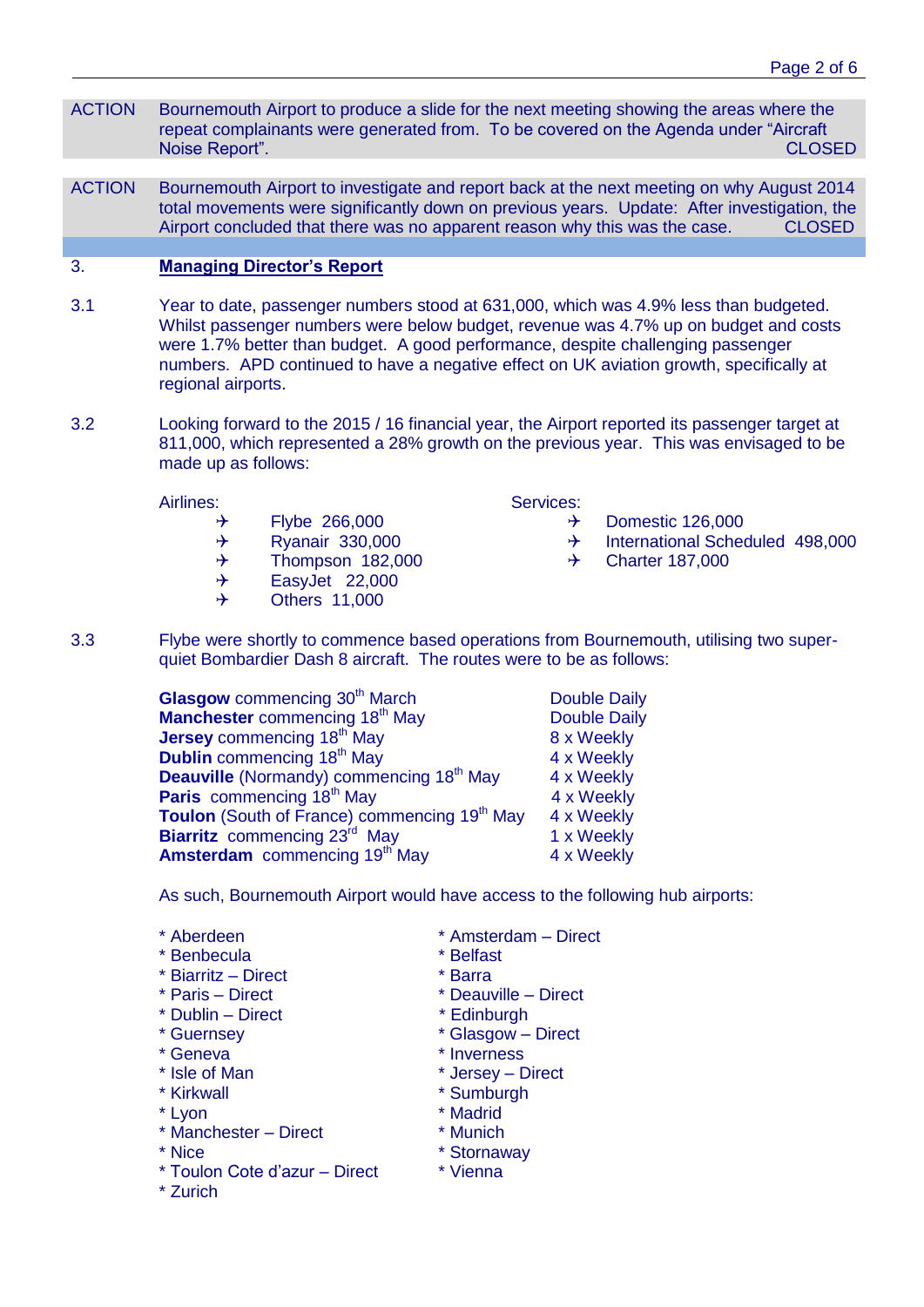- 3.4 The Airport advised on the summer 2015 routes: Ryanair Murcia, Palma, Girona, Faro, Alicante, Malaga, Tenerife, Malta, Las Palmas and; Thomson – Mahon, Dalaman, Palma, Tenerife, Ibiza, Paphos, Antalya, Corfu, Rhodes, Lanzarote.
- 3.5 The Thomson Dreamliner 787 departed BOH for Barbados last week to take passenger to meet a cruise ship. The aircraft proved very popular and it was hoped for more cruise flights this year.
- 3.6 A Member advised that when booking with Thomson for June, the APD for the children had been refunded. Children under 12 now do not have to pay APD.

## 4. **Aviation Related Matters**

- 4.1 On the evening of the  $26<sup>th</sup>$  February 2015, Bournemouth held its bi-annual major Exercise. The Exercise simulated an aircraft crash involving a Boeing 737/300 with 111 passengers and 5 crew. All casualties and crew were played by live players from local casualty unions and other volunteers. The BOH Crisis Management Team played an active part in the exercise and established the basis for the Business Continuity Team to return the Airport to operational use. The Exercise ran for 3 hours and was deemed as successful, albeit a number of procedural amendments identified. These were discussed at the full Exercise Debrief on the 25<sup>th</sup> March and will be incorporated into the Emergency Plan. The CAA Senior Inspector for BOH attended the Exercise and stated that it was very well organised and run to reflect the likely challenges of an aircraft accident at BOH.
- 4.2 Since the last Committee meeting, the following incidents had occurred at Bournemouth Airport:

Aircraft Accidents 1

- 1) 2 December 2014 Diamond Twinstar starboard gear collapsed on landing causing damage to the underside of the starboard wing as well as to the starboard prop. Aircraft Ground Incidents 4
- 1) 29 November 2014 Called by ATC to a DA42 with a puncture. Crews assisted with airbags and trolley to tow a/c off the runway.
- 2) 6 December 2014 P31 with burst tyre on landing.
- 3) 23 Jan 2015 PA46 lost control on landing leaving the runway onto the grass just short of the junction to Taxi way Delta, before re-entering the runway where the nose wheel collapsed.
- 4) 22 February 2015 Robin a/c at the Flying Club for an engine fire on start up. Fire out upon arrival.

Full Emergencies 0 Local Stand-by 14 Weather Stand-by 16 First Aid 10 Off Airport Responses 0

## 5. **Airport Activity**

5.1 Passenger numbers were shown, by month, for 2013, 2014 and 2015 to date. January and February 2015 numbers were similar to the previous year, due to the Ryanair impact. Commercial aircraft movements for January and February were slightly less than 2014, however, non-commercial (General Aviation etc) movements were better, possibly due to the reasonable weather experienced in the first couple of months of this year. Cargo and GA remained good performance business areas. Total aircraft movements were up on last year, but down on 2013.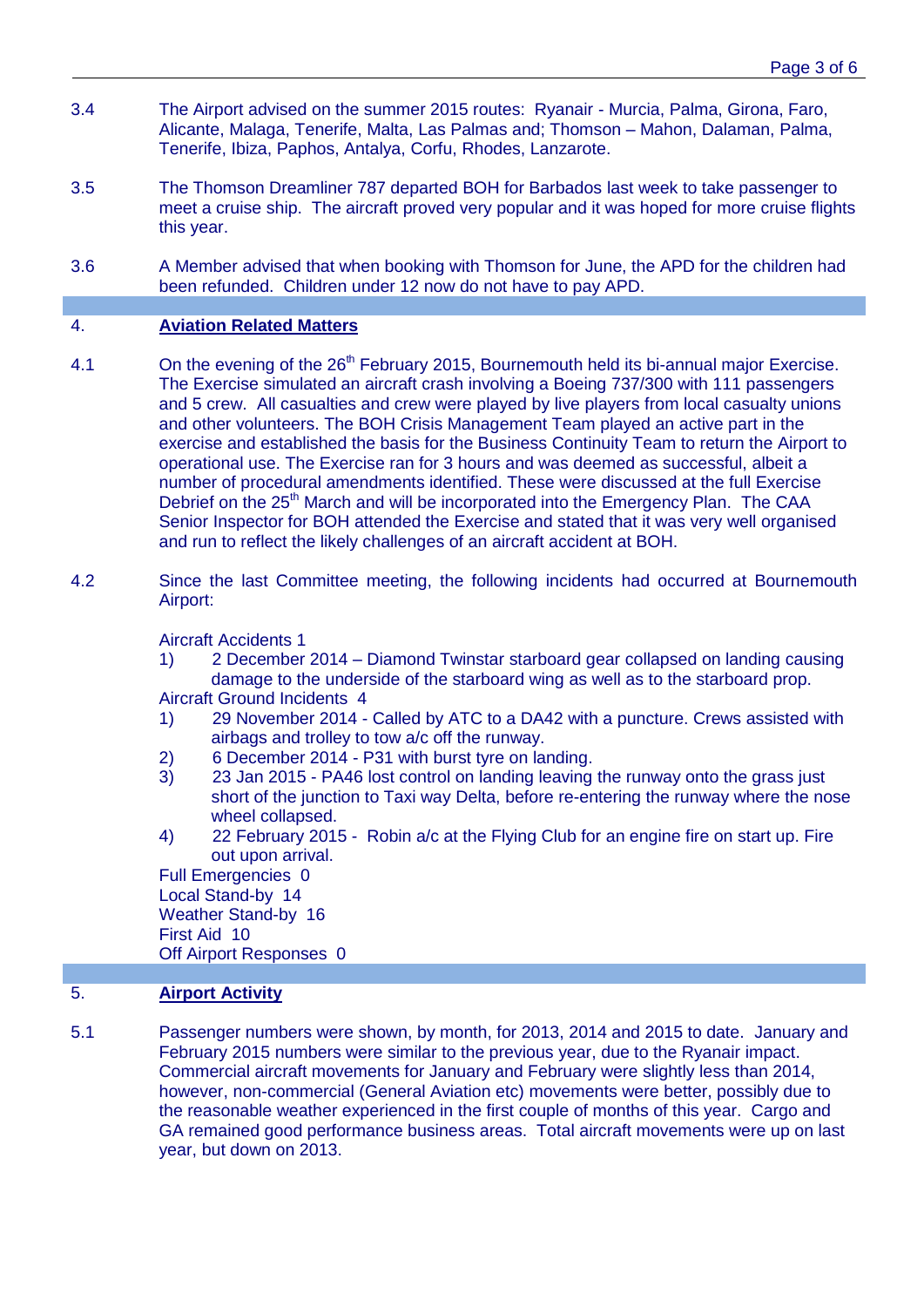## 6. **Aircraft Noise Report**

- 6.1 For the period March 2014 to the end of February 2015, there had been 95 complaints from 74 complainants (not including repeat complainants). Of the 95 complaints, 90 aircraft were found to be compliant and 5 non-compliant. The non-compliant were private jets and the operators had been contacted.
- 6.2 For the same period, there had been 238 complaints from 4 repeat complainants, broken down as follows:
	- \* 102 complaints from 2 people from Broadstone
	- \* 134 complaints from 1 person from Merley
	- \* 2 complaints from 1 person in Ferndown
- 6.3 The complaints (not including repeat complainants) were split into Light Aircraft (18), Mail (19), Commercial (25), Helicopters (7 – general training aircraft, not the Police Helicopter operation), Engine Runs (3) and Other, for example executive operations and complaints of a general nature (23). Note that these complaints spanned the period of a year. Complaint areas were shown, including Burley at 23, Bournemouth at 19, 8 from Poole and 8 from Wimborne.
- 6.4 When analysed into time of day, there were 63 complaints about night operations and 32 complaints concerning day. Again, these figures were for a 12 month period.
- 6.5 For the month of February, there had been 3 complaints from 1 complainant in Bearwood (not a repeat complainant) concerning the Chinook helicopter operation.

## 7. **Planning & Policy**

- 7.1 National Policy: As previously reported, the Transport Select Committee gathered evidence regarding regional airports, including a response from MAG. The report had now been issued and was available to view at: [http://](file:///C:/Documents%20and%20Settings/gmops/Local%20Settings/Temp/notesB275B3/http)[www.publications.parliament.uk/pa/cm201415/cmselect/cmtran/713/71303.htm](http://www.publications.parliament.uk/pa/cm201415/cmselect/cmtran/713/71303.htm)
- 7.2 The report concluded that there was no case for State intervention for keeping smaller airports open. It urged Ministers to revise APD so it did not penalise smaller airports, particularly regarding the "double-hit" that domestic routes suffered. It also urged the further exploration of how Public Service Obligations could be used to sustain routes out of smaller airports and urged the Airports' Commission to reflect on the role of smaller airports in its final report.
- 7.3 National Policy: The Highways Agency Route Based Strategies / Route Investment Strategy announced funding for the widening of the A31 at Ringwood to three lanes "*"providing more capacity for local traffic using the road to cross the Avon, plus adjustments to the local road network to allow for improvements for pedestrians in Ringwood".* Highways England had ring-fenced funding to deliver this in the 2015 – 2020 spending period. No other investments had been allocated in this period for the A31.
- 7.4 Local Highway Works: As previously reported, the package of Airport access improvement works was now being progressed through Growth Deal. The Airport was Chairing the LEP Airport Growth Board, which over-saw the implementation of the Growth Deal schemes.

The Airport had attended the Stakeholder Group for A338 reconstruction, the programme for which consisted of some trial work between April and May that will result in traffic management on the A338. The full construction phase would commence on the  $6<sup>th</sup>$ September and last through to May 2016. There will be a single carriageway contraflow between Blackwater and Ringwood during the works.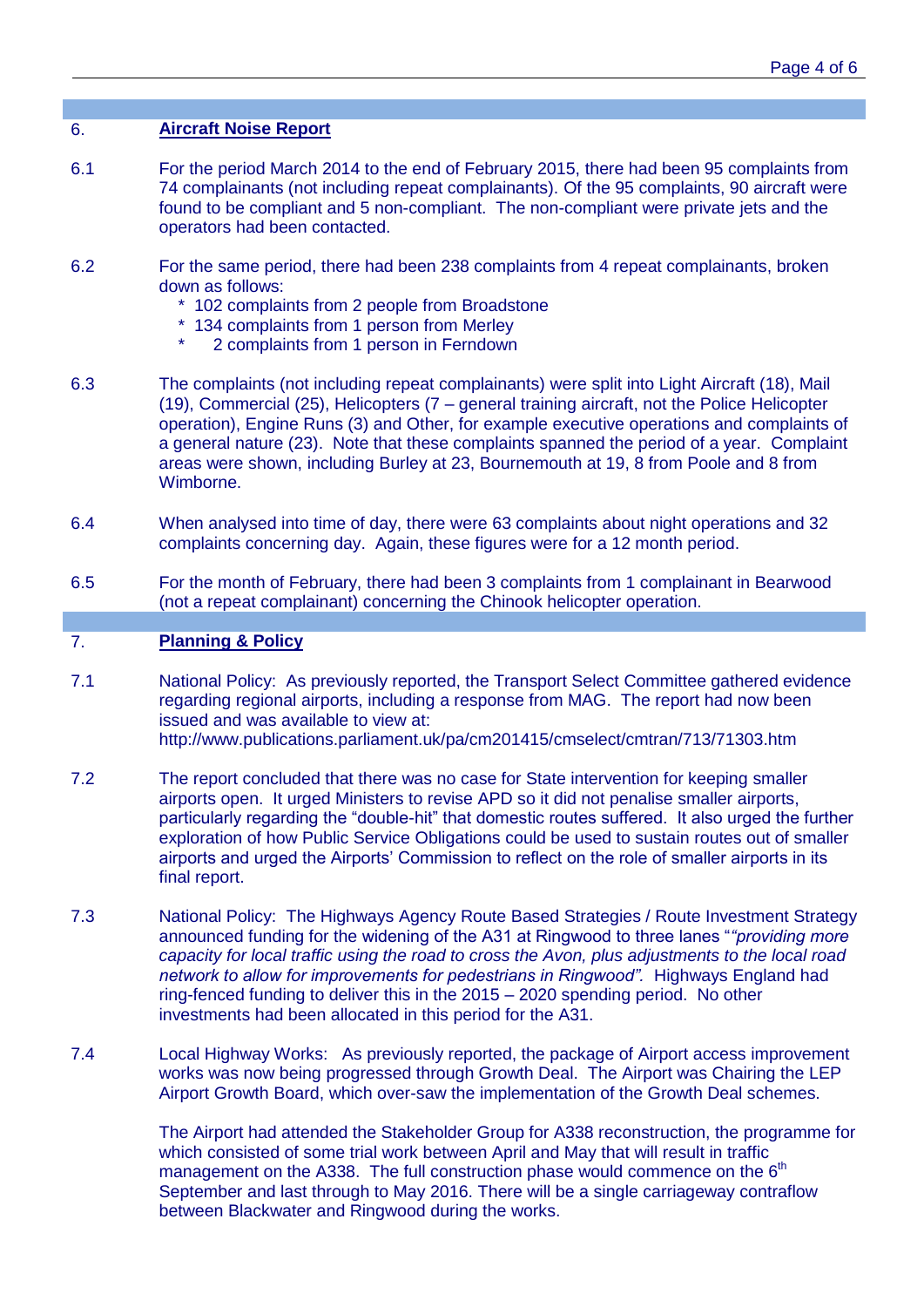This issue was discussed. A Member advised that he had been briefed that there would be no other road works around the A338 area for the period of the works and there would be a 40 mph speed limit imposed on the A338, so delays were to be expected. Members were concerned that this needed to be managed as the other routes in the area would become gridlocked if a delay on the A338 was displayed and the journey to the Airport will take longer. The Airport advised that they had already put notification of the works on their website and they would update regularly. The only positive note was that the works were not taking place during the peak summer months but, as Flybe would be in full operation, there was likely to be a fair flow of traffic. The Airport was asked what the possibility of opening the access for traffic via the Chapel Gate entrance but they advised that this was strictly controlled and regulated by the DfT and so could only be operated when the Rivergate bridge was flooded.

7.5 Other Local Issues: The Airport entrance works (replacing lamp-posts and ensuring adequate 'root' protection) were nearing completion. It would take two weeks work to replace the lighting columns and undertake other ancillary works. The Airport was working with DCC to minimise disruption.

> The Navitus Bay inquiry closed on the 11th March. The Panel will issue its report to the Secretary of State on or before the 11th June and the Secretary of State will issue a decision on or before the 11th September.

Eco Solutions: The Airport hosted meeting of the Stakeholder Group in January. DCC were currently considering an application for further alterations to / intensification of permitted scheme for new processes including the widening of the access road and bridleway realignment. This was due to go before Committee on the 12th March, however, a Member advised that it had not been presented and was now expected at a future date.

A Member advised that a TRO (Traffic Regulation Order) was to be put to the County Council making the area adjacent to the gravel extraction works a "no loading or unloading area". The Member would keep the Airport updated.

- 7.6 Aviation Park West: The construction of the first phase AIM development had been delayed due to the presence of snakes. Capture of the snakes was to resume in the spring. The Application for renewal of Outline Consent for the 42k sq m Business Park redevelopment scheme was to go to Committee on the  $9<sup>th</sup>$  April, as the original consent had lapsed. Planning Application was being prepared to develop a further site outside the 42k sq m scheme on the NW Business Park for a 14.8k sq m hi-tech manufacturing user.
- 7.7 Members asked about the Sewage Treatment Works capacity and the Airport advised that, dependent upon development, it could serve the site until 2022. Parkfield School were to present a Transport Plan to the Airport, which the Airport could then consider. Members stated that it was likely that this would have a huge impact on the roads in the area, if the school generated a high volume of cars. The Airport confirmed that the access road belonged to the Airport, however, it had public access rights.
- 7.8 The Airport was asked about the ex-City Link building and it advised that there was no action on it at the moment.

## 8. **Community Fund**

8.1 The Airport advised that it was likely that the Community Fund Management Committee would change in May.

There was £19K available for award. Three applications had been received so far.